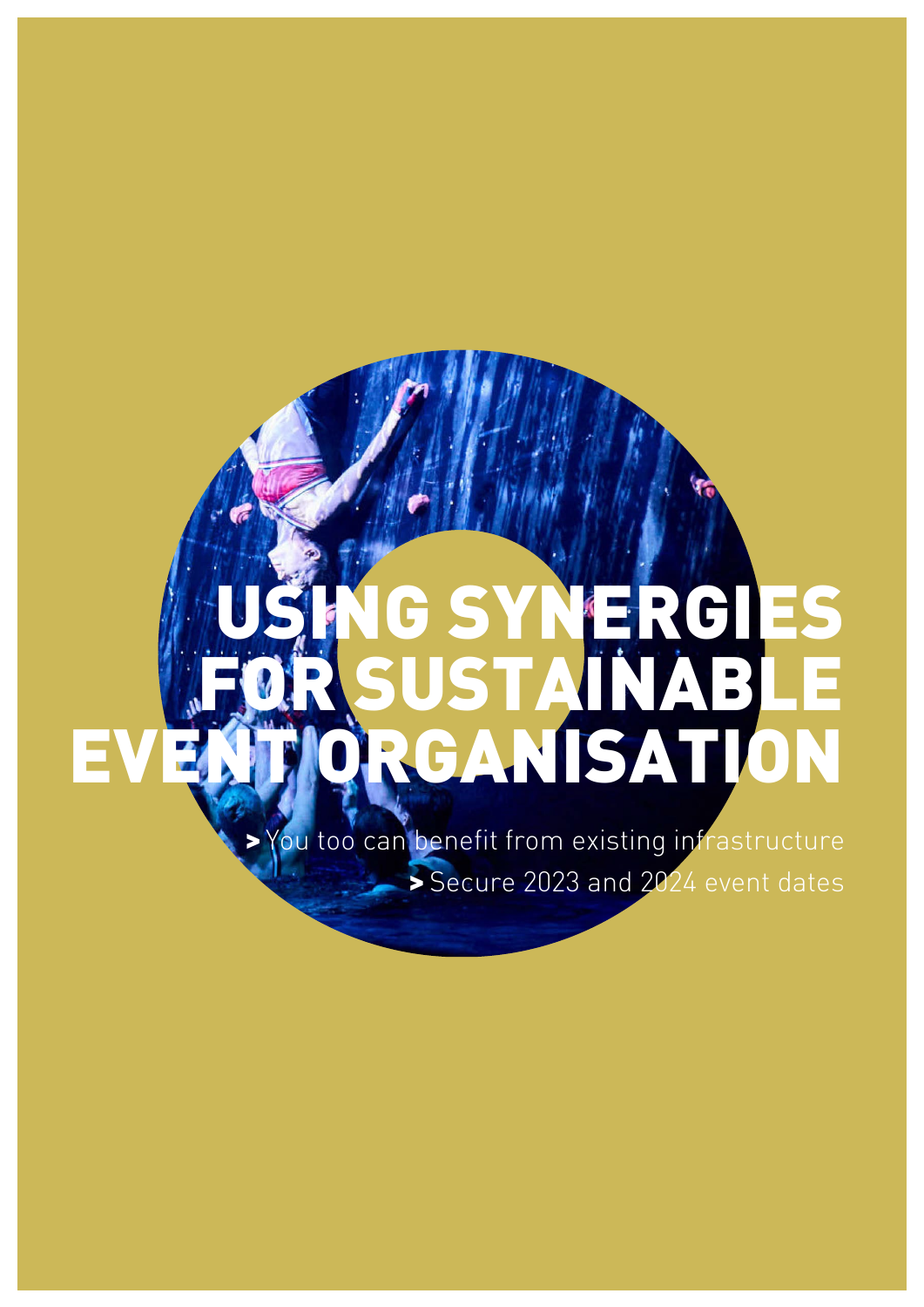## USING SYNERGIES FOR SUSTAINABLE EVENT **ORGANISATION**

### USE EXISTING EVENT INFRASTRUCTURE AND SAVE TIME AND MONEY

There are, indeed, ways to plan events in a more sustainable way. How? Use synergies. Formats with extensive infrastructure should and can be used much better in future. As a result, the long set-up and dismantling times can be streamlined better and reduced for projects that follow each other closely.

For this reason, we have already created a set of dates for you in 2023 and 2024, where you, too, can benefit from existing infrastructure and make a contribution to sustainable events. Below, you will find our offer from which everyone can benefit:

| Location:       | Curling hall                                   |
|-----------------|------------------------------------------------|
| Time period:    | 1 day (up to 14 hours)                         |
| Capacity:       | 200 to 2,400 people                            |
|                 | Concert seating                                |
| Infrastructure: | Stage $(20 \times 6 \text{ m})$ with furniture |
|                 | Screen $(16 \times 4.5 \text{ m})$             |
|                 | Light and sound                                |
| Optional:       | Simultaneous interpretation                    |
|                 | Hybrid format                                  |
|                 | Special seating arrangement                    |

- 
- 

- 
- 
- 
- 

BERNEXPO GROUPE